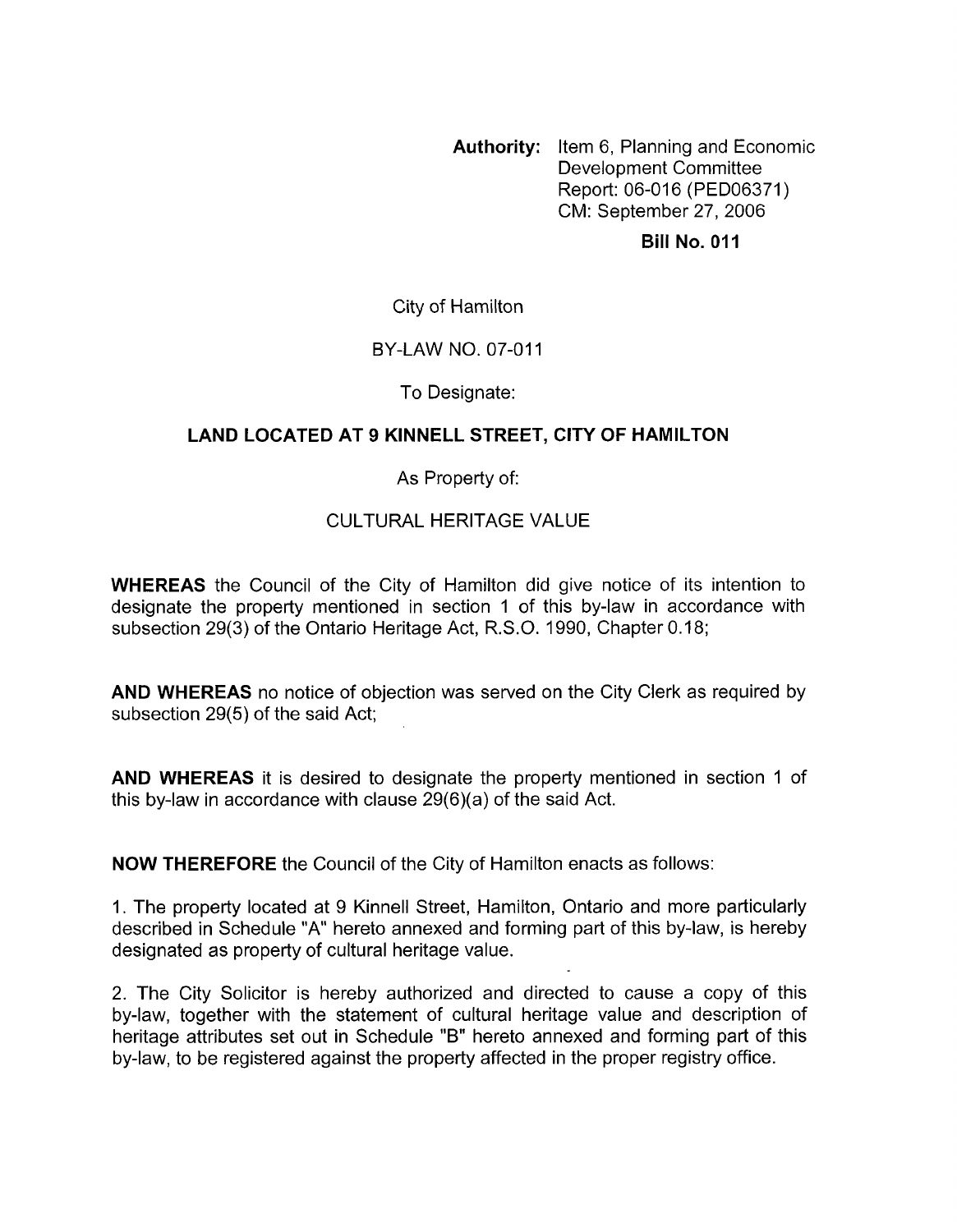To Designate Land Located at 9 Kinnell Street, City of Hamilton As Property of Cultural Heritage Value Page 2

- 3. The City Clerk is hereby authorized and directed,
	- (i) to cause a copy of this by-law, together with reasons for the designation, to be served on The Ontario Heritage Trust by personal service or by registered mail:
	- (ii) to publish a notice of this by-law once in a newspaper having general circulation in the City of Hamilton.

PASSED and enacted this 10<sup>th</sup> day of January, 2007

uburp

<u>The Contract of the Contract of the Contract of The Contract of The Contract of The Contract of The Contract of The Contract of The Contract of The Contract of The Contract of The Contract of The Contract of The Contract </u> .<br>Jerk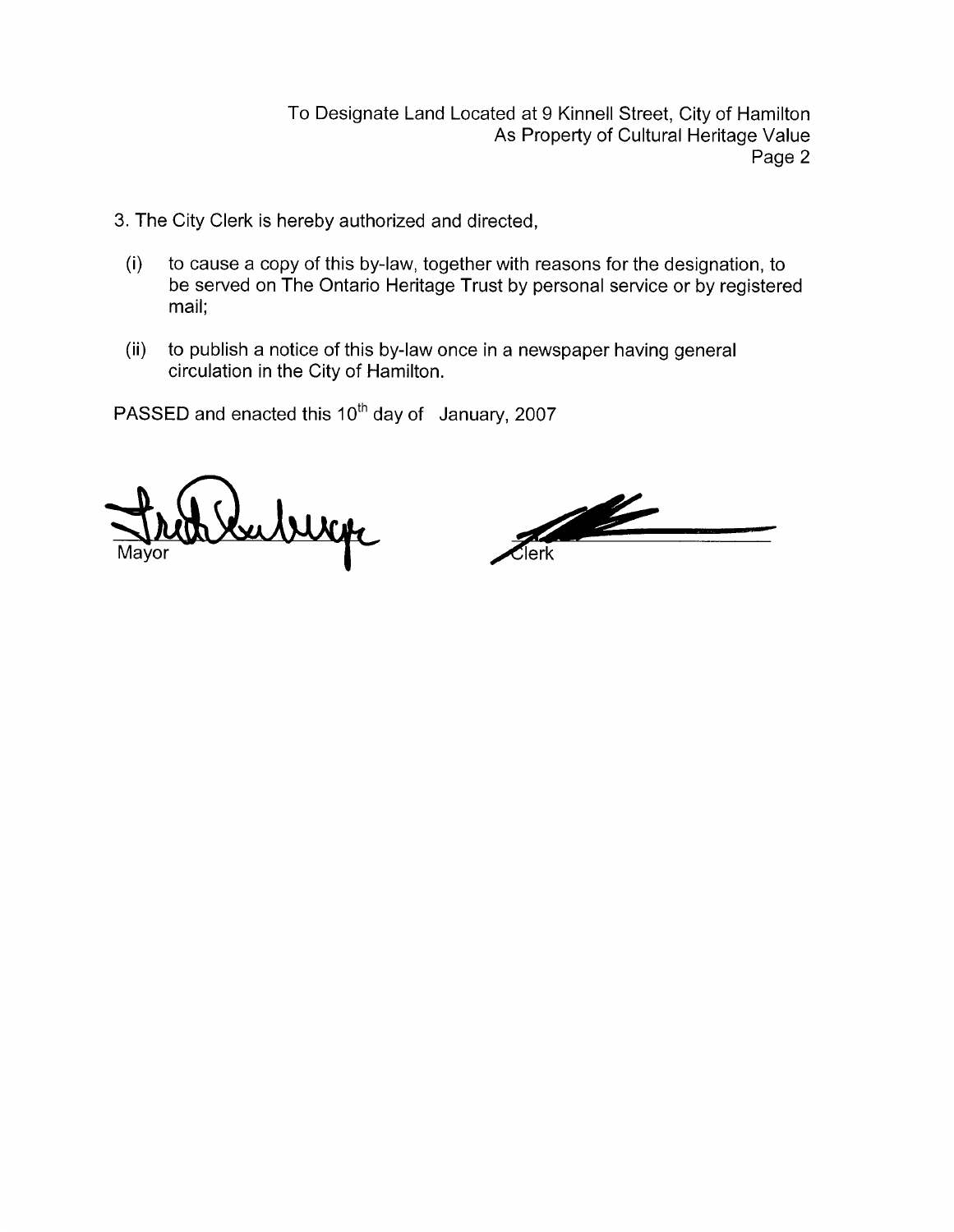Schedule "A" To By-Law No. 07-011

### 9 Kinnell Street Hamilton, Ontario

*PIN: 17580-0038 (R))* 

Part Lot 46, Sir Allan McNab's Survey, Plan 228, City of Hamilton, as in VM204602; more particularly described as follows:

COMMENCING at the rear end of lot 46 being the northeast angle of said lot and;

THENCE easterly along the southerly limit of Kinnell Street, a distance of 28 feet to a point;

THENCE southerly in a straight line along a line of fence a distance of 47 feet, 6 inches to a northerly limit of lot 45;

THENCE westerly along the northerly limit of lot 45 a distance of 27 feet to the easterly limit of lot 45 a distance of 27 feet to the easterly limit of lot 43;

THENCE northerly along the easterly limit of lot 43 a distance of 48 feet to the place of beginning.